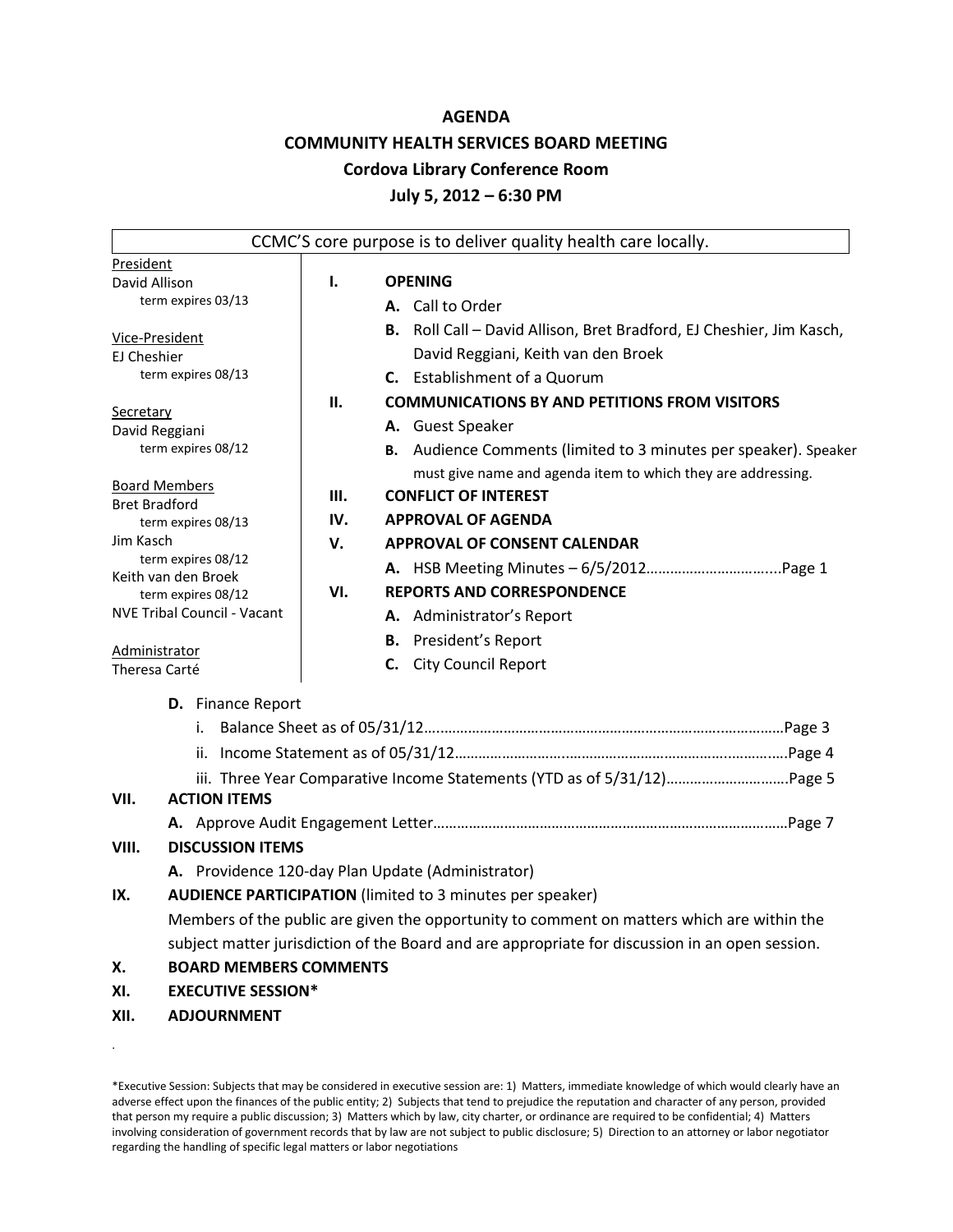## **Minutes Community Health Services Board Cordova Library Conference Room June 5, 2012 – 6:30 PM**

#### **I. CALL TO ORDER AND ROLL CALL –**

**David Allison** called the HSB meeting to order at 6:40 pm. Board members present: **David Allison, Bret Bradford, David Reggiani,** and **Keith van den Broek.** Absent: **EJ Cheshier, Jim Kasch**. A quorum was established.

CCMC staff present: **Stephen Sundby**, (Director, Sound Alternatives)

#### **II. COMMUNICATIONS BY AND PETITIONS FROM VISITORS – None**

**III. CONFLICT OF INTEREST –** None

#### **IV. APPROVAL OF AGENDA**

**M/Reggiani, S/Bradford:** Move to approve the agenda.

A vote was made on the motion: 4 yeas. - 0 nays. Motion passed.

#### **V. APPROVAL OF CONSENT CALENDAR**

**M/Reggiani, S/Bradford:** Move to approve the consent calendar.

a. Health Services Board meeting minutes from May 2, 2012.

A roll call vote was made on the motion: 4 yeas. - 0 nays. Motion passed.

#### **VI. REPORTS AND CORRESPONDENCE**

- **A. Administrator's Report –** None
- **B. President's Report –** None
- **C. City Council Report –** None
- **D. Finance Report**

**Allison** requested confirmation that the Long Term Care reimbursement rates will increase in July. **Sundby** responded that CCMC is working on it. **Allison** further requested an accounting of bed numbers, to which **Sundby** replied that the facility did lose one resident, which accounts for \$360-400K per year of revenue.

#### **VII. ACTION ITEMS**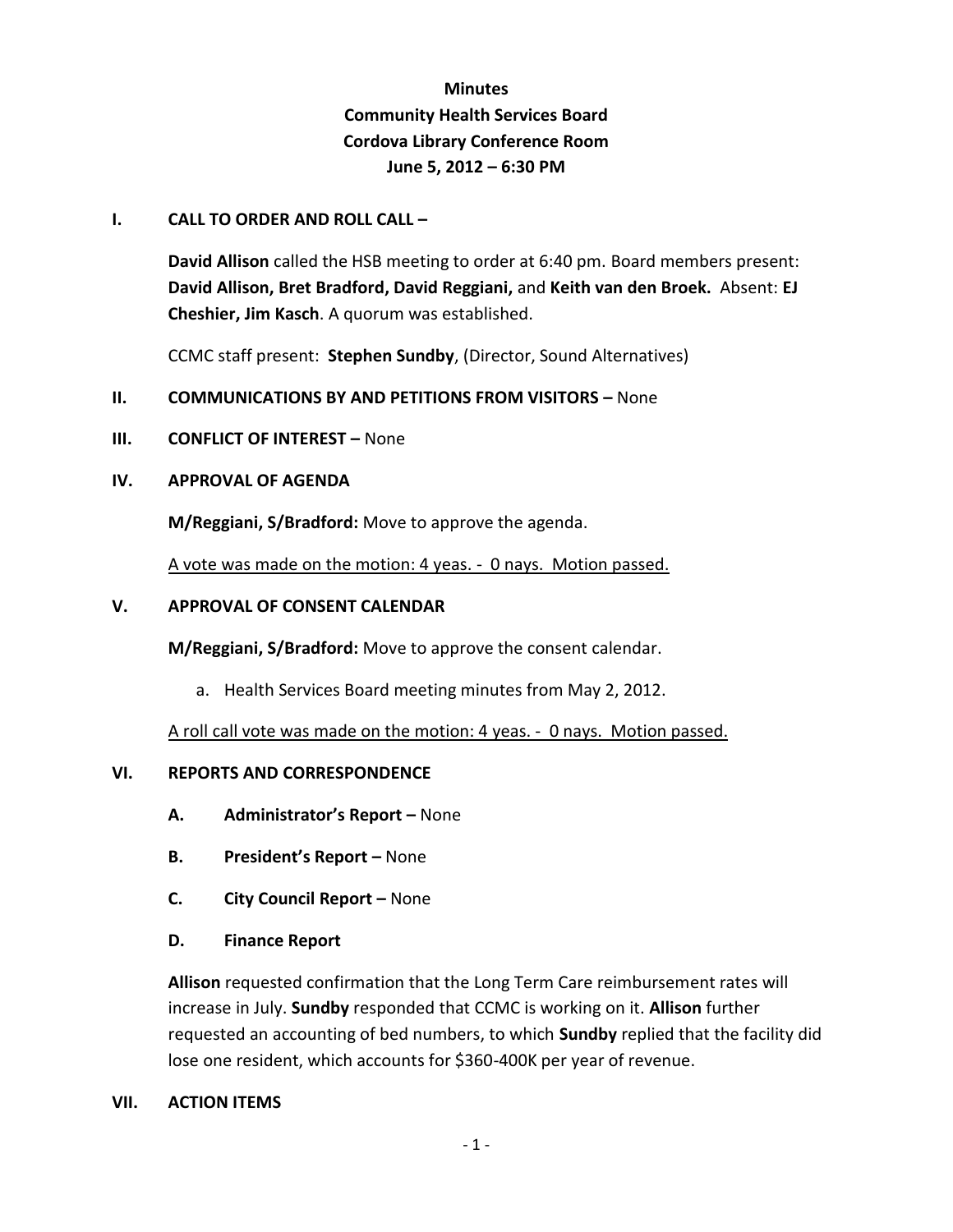## **A. Approve Pursuing Fiscal Year Change**

**M/Reggiani, S/Bradford:** Move to define the fiscal year as a calendar year, January 1 to December 31, for Cordova Community Medical Center.

A vote was made on the motion: 4 yeas. - 0 nays. Motion passed.

## **VIII.** DISCUSSION ITEMS - None

## **A. Sound Alternatives Accreditation**

**Sundby** informed the Board that Behavioral Health Regulations require all centers to be accredited. The accreditation process requires that the governing Board be involved from the beginning. **Sundby** noted that he is looking at three different alternatives, ranging in price from \$9-14K in fees. Additionally, there will be the cost of staff time and preparation of materials. He will be working with the Administrator on a plan.

## **B. Meeting Frequency**

In response to Kacsh requesting this item for the agenda, **Allison** confirmed that the current Bylaws require the Board to meet monthly and asked if any Board member or staff know what the Administrator or Providence is recommending. **Bradford** requested a discussion with Providence. **Allison** stated that the Board should meet at least twice a year and directed staff to bring a proposed bylaw change to the Board if the Administrator and/or Providence desire a change.

## **IX. AUDIENCE PARTICIPATION –** None

## **X. BOARD MEMBER COMMENTS –** None

### **XI. EXECUTIVE SESSION –** None

### **XIII. ADJOURNMENT**

**M/Reggiani, S/Van Den Broek:** Move to adjourn the meeting. **Allison** declared the meeting adjourned at 7:48 pm.

**Transcribed by: Laura Cloward**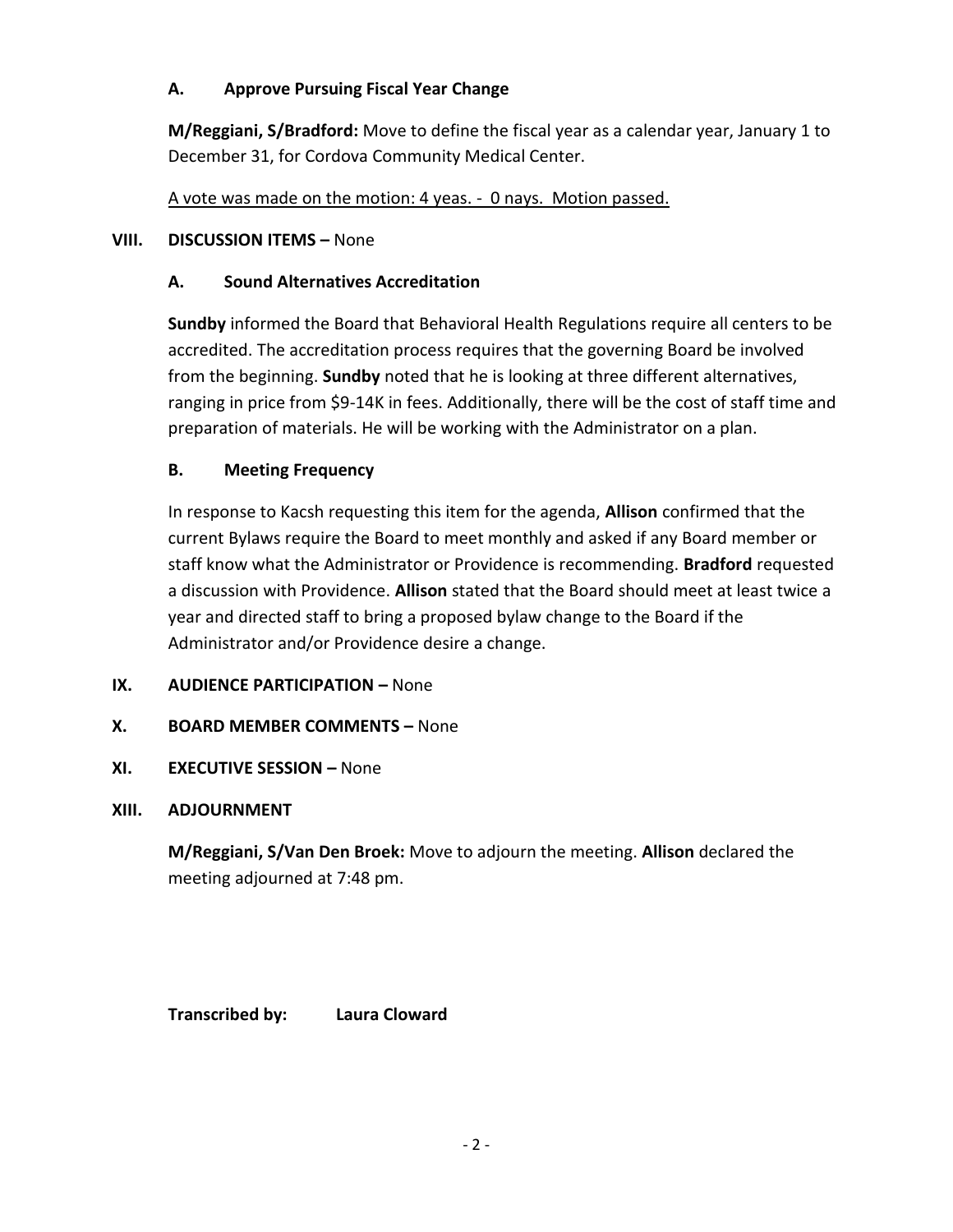## **Cordova Community Medical Center Balance Sheet**

## **May 31, 2012**

|                                            | <b>Current Year</b> | <b>Last Year</b> |                     |
|--------------------------------------------|---------------------|------------------|---------------------|
|                                            | 5/31/2012           | 5/31/2011        | Increase (Decrease) |
| <b>Assets</b>                              |                     |                  |                     |
| Cash                                       | 182,986             | 163,728          | 19,258              |
| Receivables                                |                     |                  |                     |
| <b>Accounts Receivable</b>                 | 1,102,067           | 1,079,642        | 22,425              |
| Allowance for Uncollectible                | (261, 476)          | (233, 521)       | (27, 955)           |
| <b>Net Accounts Receivable</b>             | 840,591             | 846,121          | (5,530)             |
| Other                                      | (34, 825)           | 149,911          | (184, 736)          |
| <b>Grant Programs &amp; City Transfers</b> | (11, 563)           | 61,193           | (72, 756)           |
| Supplies Inventory                         | 143,790             | 127,652          | 16,138              |
| <b>Prepaid Expenses</b>                    | 48,230              | 33,180           | 15,050              |
| <b>Other Assets</b>                        |                     |                  |                     |
| Major Moveable                             | 10,758,945          | 10,684,097       | 74,848              |
| <b>Accum Depreciation</b>                  | (8,628,175)         | (8,341,230)      | (286, 945)          |
| <b>Total Assets</b>                        | 3,299,979           | 3,724,652        | (424, 673)          |
|                                            |                     |                  |                     |
|                                            |                     |                  |                     |
| <b>Liabilities and Net Assets</b>          |                     |                  |                     |
| <b>Accounts Payable</b>                    | 669,687             | 415,190          | 254,497             |
| Accrued Payroll & Related Liab             | 436,190             | 539,278          | (103,088)           |
| <b>Other Liabilities</b>                   | 34,243              | 61,024           | (26, 781)           |
| <b>Total Current Liabilities</b>           | 1,140,120           | 1,015,492        | 124,628             |
| Net Pension Obligation                     | 0                   | 0                | 0                   |
| Obligations under Capital Lease            | 0                   | 0                | 0                   |
| <b>Total Liabilities</b>                   | 1,140,120           | 1,015,492        | 124,628             |
|                                            |                     |                  |                     |
| <b>Net Assets</b>                          | 2,159,859           | 2,709,160        | (549, 301)          |
| <b>Total Liabilities &amp; Net Assets</b>  | 3,299,979           | 3,724,652        | (424, 673)          |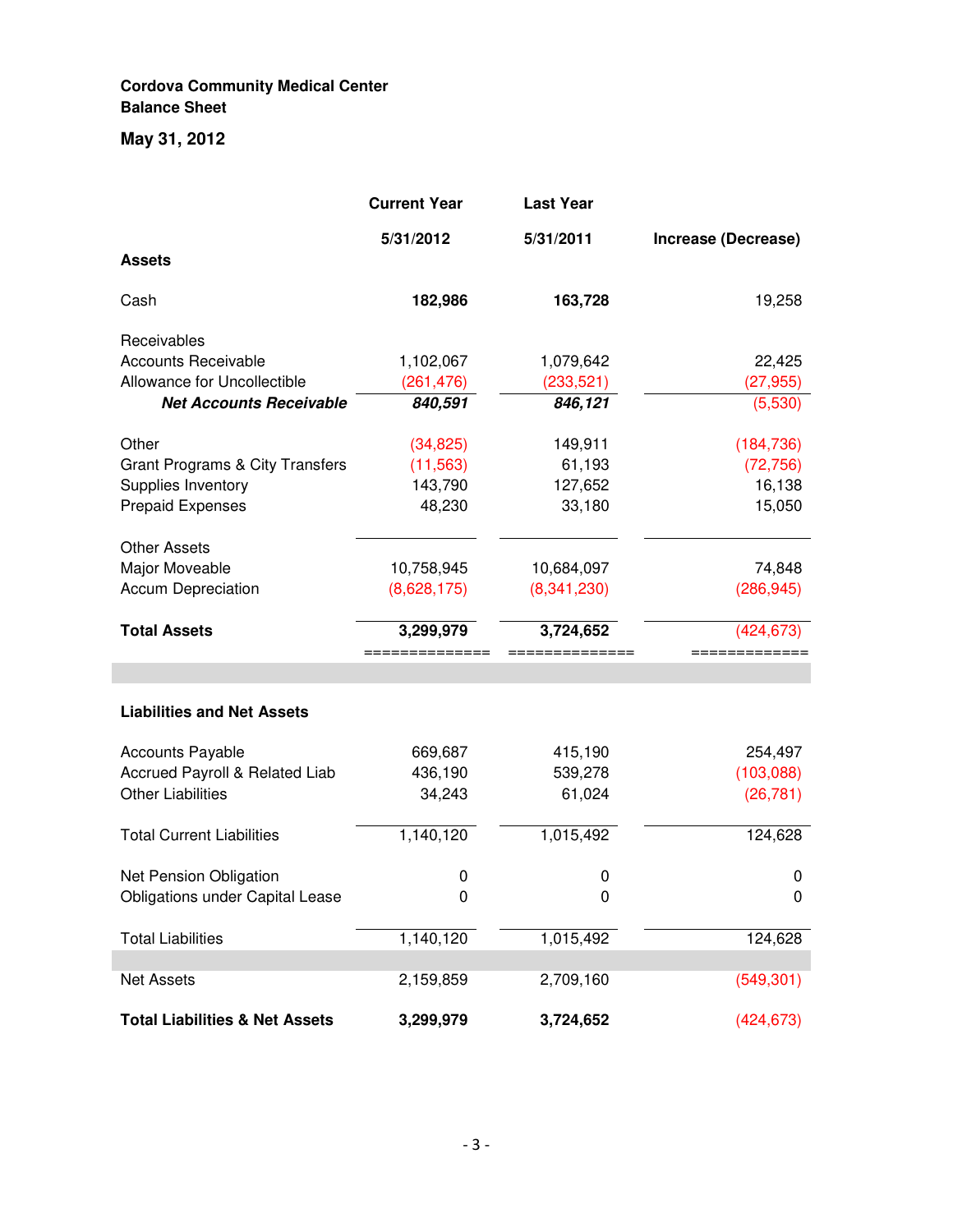# **Cordova Community Medical Center**

## **Income Statement (Fiscal Year 2012 - 7/1/11 through 6/30/12)***10*

|                                        | <b>Actual</b><br>2012<br><b>May</b> | <b>Budget</b><br>2012<br>May | <b>Budget</b><br>Variance<br>May | <b>Actual</b><br><b>YTD</b><br><b>Total</b> | <b>Budget</b><br><b>YTD</b><br><b>Total</b> | <b>Budget</b><br><b>YTD</b><br>Variance | 2012<br><b>Budget</b> |
|----------------------------------------|-------------------------------------|------------------------------|----------------------------------|---------------------------------------------|---------------------------------------------|-----------------------------------------|-----------------------|
| Revenue                                |                                     |                              |                                  |                                             |                                             |                                         |                       |
| Inpatient Revenue                      | 24,066                              | 59,378                       | (35, 312)                        | 475,291                                     | 643,584                                     | (168, 293)                              | 701,047               |
| Long Term Care Revenue                 | 289,431                             | 287,355                      | 2,076                            | 3,168,137                                   | 3,114,555                                   | 53,582                                  | 3,392,640             |
| <b>Outpatient Revenue</b>              | 264,485                             | 220,403                      | 44,082                           | 2,344,940                                   | 2,388,882                                   | (43, 942)                               | 2,602,175             |
| <b>Primary Care</b>                    | 56,084                              | 54,331                       | 1,753                            | 563,692                                     | 588,883                                     | (25, 191)                               | 641,462               |
| <b>Gross Patient Revenue</b>           | 634,066                             | 621,467                      | 12,599                           | 6,552,060                                   | 6,735,904                                   | (183, 844)                              | 7,337,324             |
| <b>Total Deductions</b>                | 192,368                             | 105,649                      | 86,719                           | 1,571,345                                   | 1,145,104                                   | 426,241                                 | 1,247,345             |
| <b>Net Service Revenue</b>             | 441,698                             | 515,818                      | (74, 120)                        | 4,980,715                                   | 5,590,800                                   | (610, 085)                              | 6,089,979             |
| <b>Other Operating Revenue</b>         | 134,541                             | 157,583                      | (23, 042)                        | 1,551,458                                   | 1,707,992                                   | (156, 534)                              | 1,860,491             |
| <b>Total Net Operating Revenue</b>     | 576,239                             | 673,400                      | (97, 161)                        | 6,532,173                                   | 7,298,792                                   | (766, 619)                              | 7,950,470             |
| <b>Expenses from Operations</b>        |                                     |                              |                                  |                                             |                                             |                                         |                       |
| Salaries & Wages                       | 258,272                             | 269,845                      | (11, 573)                        | 2,747,937                                   | 2,924,770                                   | (176, 833)                              | 3,185,910             |
| <b>Employee Benefits</b>               | 120,385                             | 149,523                      | (29, 138)                        | 1,289,603                                   | 1,620,634                                   | (331, 032)                              | 1,765,334             |
| <b>Professional Fees</b>               | 193,225                             | 87,734                       | 105,491                          | 1,230,806                                   | 950,929                                     | 279,877                                 | 1,035,833             |
| <b>Supplies</b>                        | 34,163                              | 46,239                       | (12,076)                         | 453,652                                     | 501,171                                     | (47, 519)                               | 545,918               |
| <b>Purchased Services</b>              | 65,378                              | 75,938                       | (10, 560)                        | 832,565                                     | 823,073                                     | 9,492                                   | 896,562               |
| Depreciation                           | 23,365                              | 22,623                       | 742                              | 254,069                                     | 245,201                                     | 8,868                                   | 267,094               |
| Interest and Amortization              |                                     |                              |                                  |                                             |                                             |                                         | 0                     |
| <b>Taxes and Licenses</b>              |                                     |                              |                                  |                                             |                                             |                                         | 0                     |
| Other Expenses                         | 17,603                              | 21,368                       | (3,765)                          | 180,701                                     | 231,601                                     | (50,900)                                | 252,280               |
| <b>Total Expenses from Operations</b>  | 712,391                             | 673,270                      | 39,121                           | 6,989,332                                   | 7,297,379                                   | (308, 047)                              | 7,948,931             |
| <b>Excess of Rev over Exp from Ops</b> | (136, 152)                          | 130                          | (136,282)                        | (457, 159)                                  | 1,413                                       | (458, 572)                              | 1,539                 |
| <b>Non-Operating Gain (Losses)</b>     |                                     | $\sim$                       |                                  |                                             |                                             |                                         |                       |
| <b>Excess of Rev over Exp</b>          | (136, 152)                          | 130                          | (136, 282)                       | (457, 159)                                  | 1,413                                       | (458, 572)                              | 1,539                 |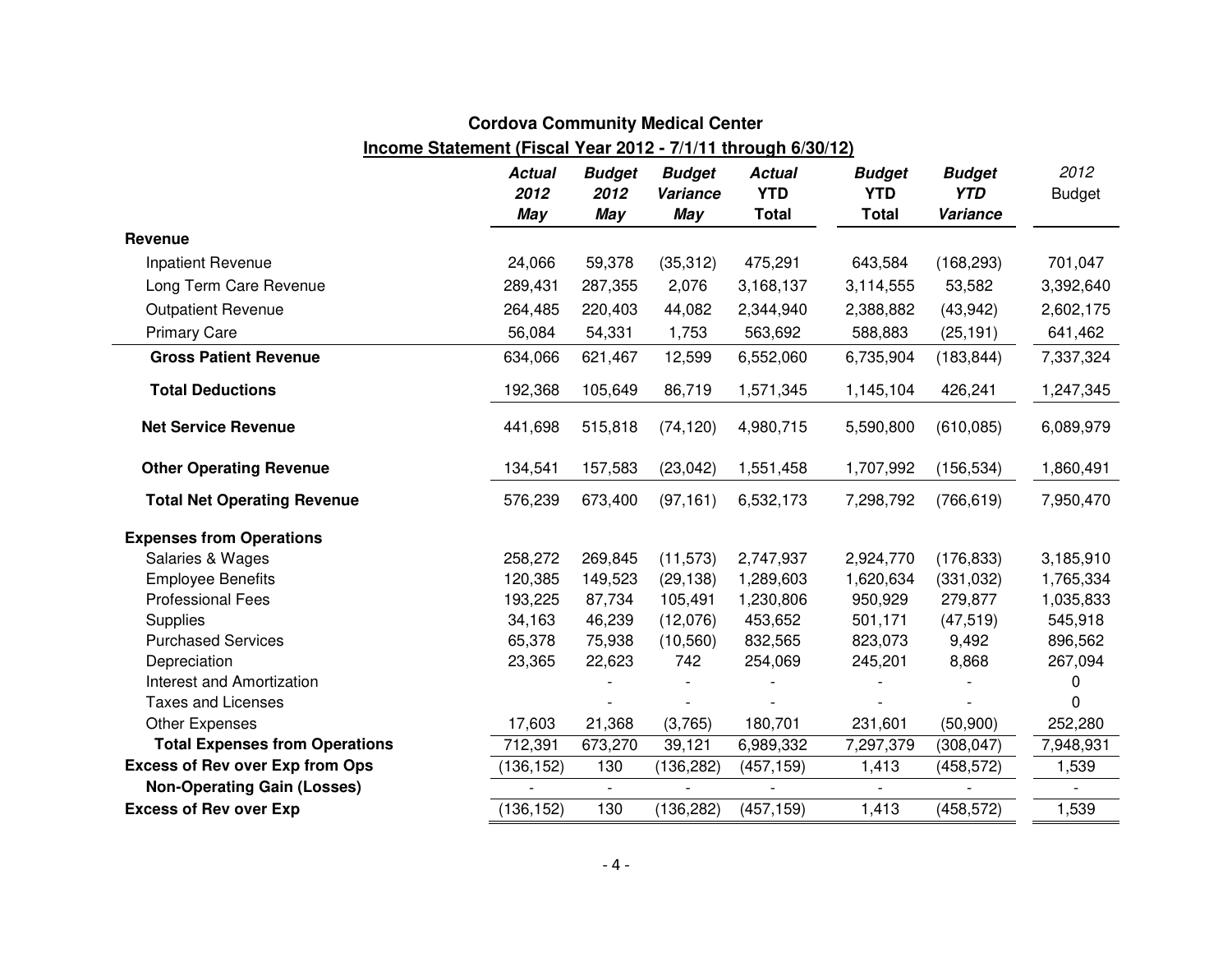# **Cordova Community Medical Center**

# **Three Year Comparative Profit & Loss Statements**

|                                       | <b>Current to Last</b> | FY 2012      | FY 2011      | FY 2010       |
|---------------------------------------|------------------------|--------------|--------------|---------------|
|                                       | Year Comparison        | <b>YTD</b>   | <b>YTD</b>   | <b>YTD</b>    |
|                                       |                        | May 31, 2012 | May 31, 2011 | May 31, 2010  |
| Revenue                               |                        |              |              |               |
| Inpatient Revenue                     | $-33.4%$               | 475,291      | 713,249      | 911,261       |
| Long Term Care Revenue                | 6.4%                   | 3,168,137    | 2,978,491    | 2,586,971     |
| <b>Outpatient Revenue</b>             | 19.1%                  | 2,344,940    | 1,969,065    | 1,987,346     |
| <b>Primary Care</b>                   | 89.0%                  | 563,692      | 298,297      | 376,590       |
| <b>Gross Patient Services Revenue</b> | 10.0%                  | 6,552,060    | 5,959,102    | 5,862,168     |
| <b>Total Deductions</b>               | 117.9%                 | (1,571,345)  | (720, 986)   | (1, 195, 320) |
| <b>Net Patient Services Revenue</b>   | $-4.9%$                | 4,980,715    | 5,238,116    | 4,666,848     |
| <b>Other Operating Revenue</b>        | 6.7%                   | 1,551,458    | 1,454,354    | 1,653,617     |
| <b>Total Revenue</b>                  | $-2.4%$                | 6,532,173    | 6,692,470    | 6,320,465     |
| <b>Expenses</b>                       |                        |              |              |               |
| Salaries & Wages                      | $-0.6%$                | 2,747,937    | 2,764,032    | 3,010,237     |
| <b>Employee Benefits</b>              | 6.4%                   | 1,289,603    | 1,211,587    | 1,381,484     |
| <b>Professional Fees</b>              | $-1.6%$                | 1,230,806    | 1,250,904    | 788,944       |
| Supplies                              | $-2.7%$                | 453,652      | 466,299      | 402,479       |
| <b>Purchased Services</b>             | 12.4%                  | 832,565      | 740,767      | 672,749       |
| Depreciation                          | 8.9%                   | 254,069      | 233,201      | 232,712       |
| <b>Other Expenses</b>                 | $-8.0%$                | 180,701      | 196,444      | 175,445       |
| <b>Total Expenses</b>                 | 1.8%                   | 6,989,332    | 6,863,235    | 6,664,050     |
| Income/(Loss)                         | 167.7%                 | (457, 159)   | (170, 765)   | (343,585)     |